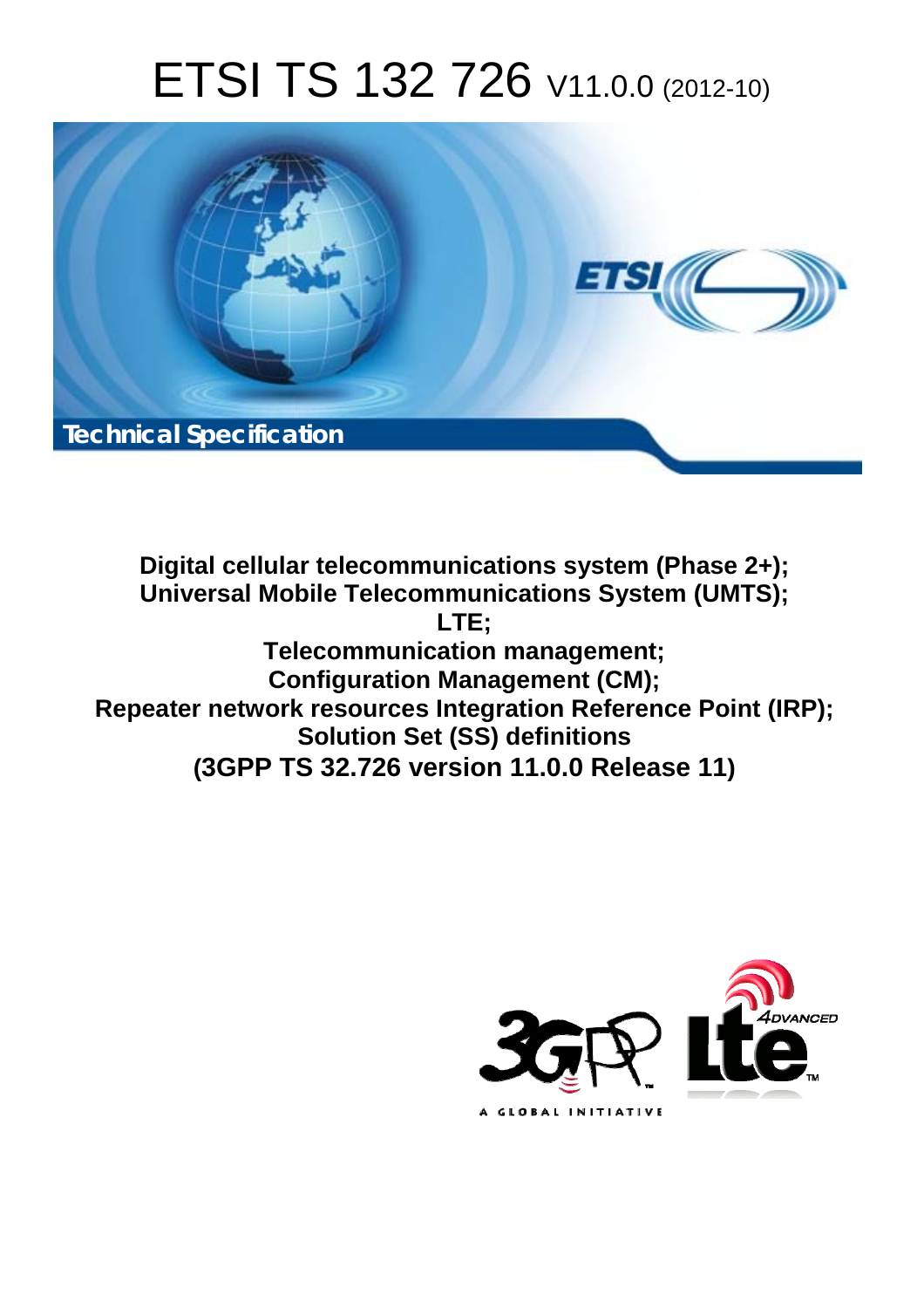Reference RTS/TSGS-0532726vb00

> Keywords GSM,LTE,UMTS

#### *ETSI*

#### 650 Route des Lucioles F-06921 Sophia Antipolis Cedex - FRANCE

Tel.: +33 4 92 94 42 00 Fax: +33 4 93 65 47 16

Siret N° 348 623 562 00017 - NAF 742 C Association à but non lucratif enregistrée à la Sous-Préfecture de Grasse (06) N° 7803/88

#### *Important notice*

Individual copies of the present document can be downloaded from: [http://www.etsi.org](http://www.etsi.org/)

The present document may be made available in more than one electronic version or in print. In any case of existing or perceived difference in contents between such versions, the reference version is the Portable Document Format (PDF). In case of dispute, the reference shall be the printing on ETSI printers of the PDF version kept on a specific network drive within ETSI Secretariat.

Users of the present document should be aware that the document may be subject to revision or change of status. Information on the current status of this and other ETSI documents is available at <http://portal.etsi.org/tb/status/status.asp>

If you find errors in the present document, please send your comment to one of the following services: [http://portal.etsi.org/chaircor/ETSI\\_support.asp](http://portal.etsi.org/chaircor/ETSI_support.asp)

#### *Copyright Notification*

No part may be reproduced except as authorized by written permission. The copyright and the foregoing restriction extend to reproduction in all media.

> © European Telecommunications Standards Institute 2012. All rights reserved.

DECT<sup>™</sup>, PLUGTESTS<sup>™</sup>, UMTS<sup>™</sup> and the ETSI logo are Trade Marks of ETSI registered for the benefit of its Members. **3GPP**TM and **LTE**™ are Trade Marks of ETSI registered for the benefit of its Members and of the 3GPP Organizational Partners.

**GSM**® and the GSM logo are Trade Marks registered and owned by the GSM Association.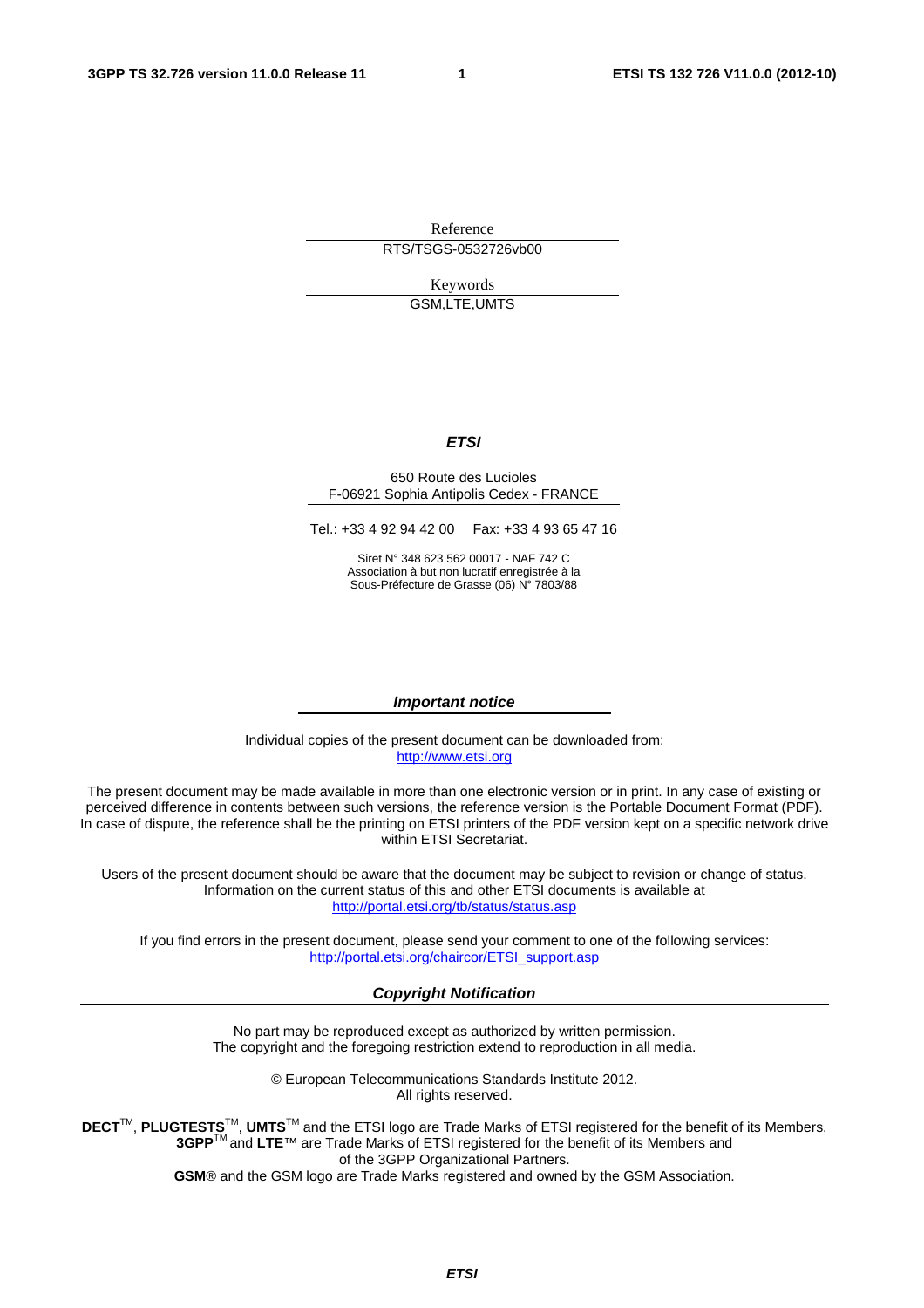# Intellectual Property Rights

IPRs essential or potentially essential to the present document may have been declared to ETSI. The information pertaining to these essential IPRs, if any, is publicly available for **ETSI members and non-members**, and can be found in ETSI SR 000 314: *"Intellectual Property Rights (IPRs); Essential, or potentially Essential, IPRs notified to ETSI in respect of ETSI standards"*, which is available from the ETSI Secretariat. Latest updates are available on the ETSI Web server ([http://ipr.etsi.org\)](http://webapp.etsi.org/IPR/home.asp).

Pursuant to the ETSI IPR Policy, no investigation, including IPR searches, has been carried out by ETSI. No guarantee can be given as to the existence of other IPRs not referenced in ETSI SR 000 314 (or the updates on the ETSI Web server) which are, or may be, or may become, essential to the present document.

### Foreword

This Technical Specification (TS) has been produced by ETSI 3rd Generation Partnership Project (3GPP).

The present document may refer to technical specifications or reports using their 3GPP identities, UMTS identities or GSM identities. These should be interpreted as being references to the corresponding ETSI deliverables.

The cross reference between GSM, UMTS, 3GPP and ETSI identities can be found under [http://webapp.etsi.org/key/queryform.asp.](http://webapp.etsi.org/key/queryform.asp)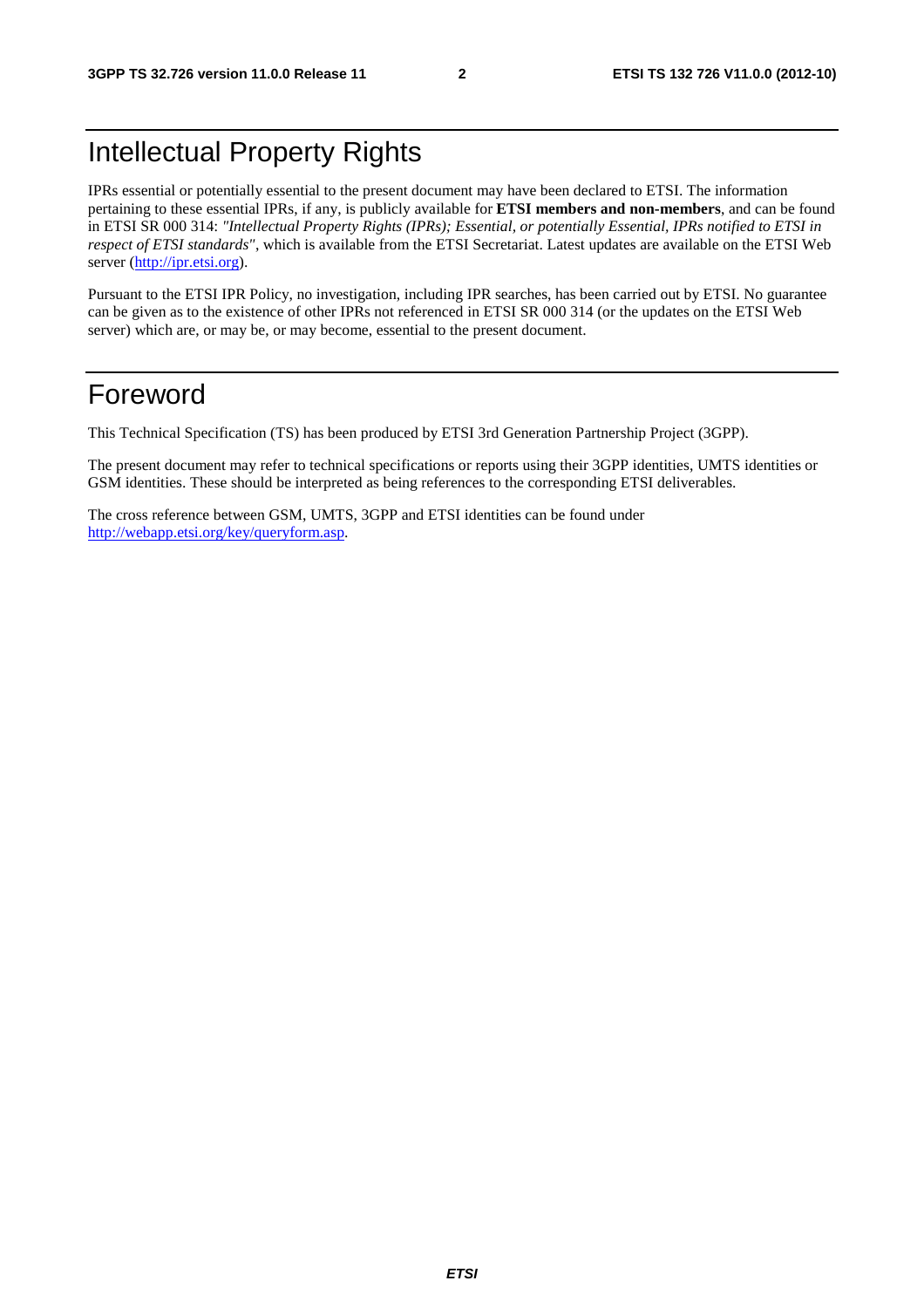$\mathbf{3}$ 

# Contents

| 1                                   |  |  |  |  |  |
|-------------------------------------|--|--|--|--|--|
| 2                                   |  |  |  |  |  |
| 3<br>3.1<br>3.2                     |  |  |  |  |  |
| 4                                   |  |  |  |  |  |
|                                     |  |  |  |  |  |
| A.1<br>A.1.1<br>A.1.2               |  |  |  |  |  |
| A.2<br>A.2.1<br>A.2.2<br>A.2.2.1    |  |  |  |  |  |
| A.3<br>A.3.1<br>A.3.2               |  |  |  |  |  |
| A.4<br>A.4.1<br>A.4.2               |  |  |  |  |  |
|                                     |  |  |  |  |  |
| B.1<br>B.1.1                        |  |  |  |  |  |
| B.2                                 |  |  |  |  |  |
| B.3<br><b>B.3.1</b><br><b>B.3.2</b> |  |  |  |  |  |
|                                     |  |  |  |  |  |
|                                     |  |  |  |  |  |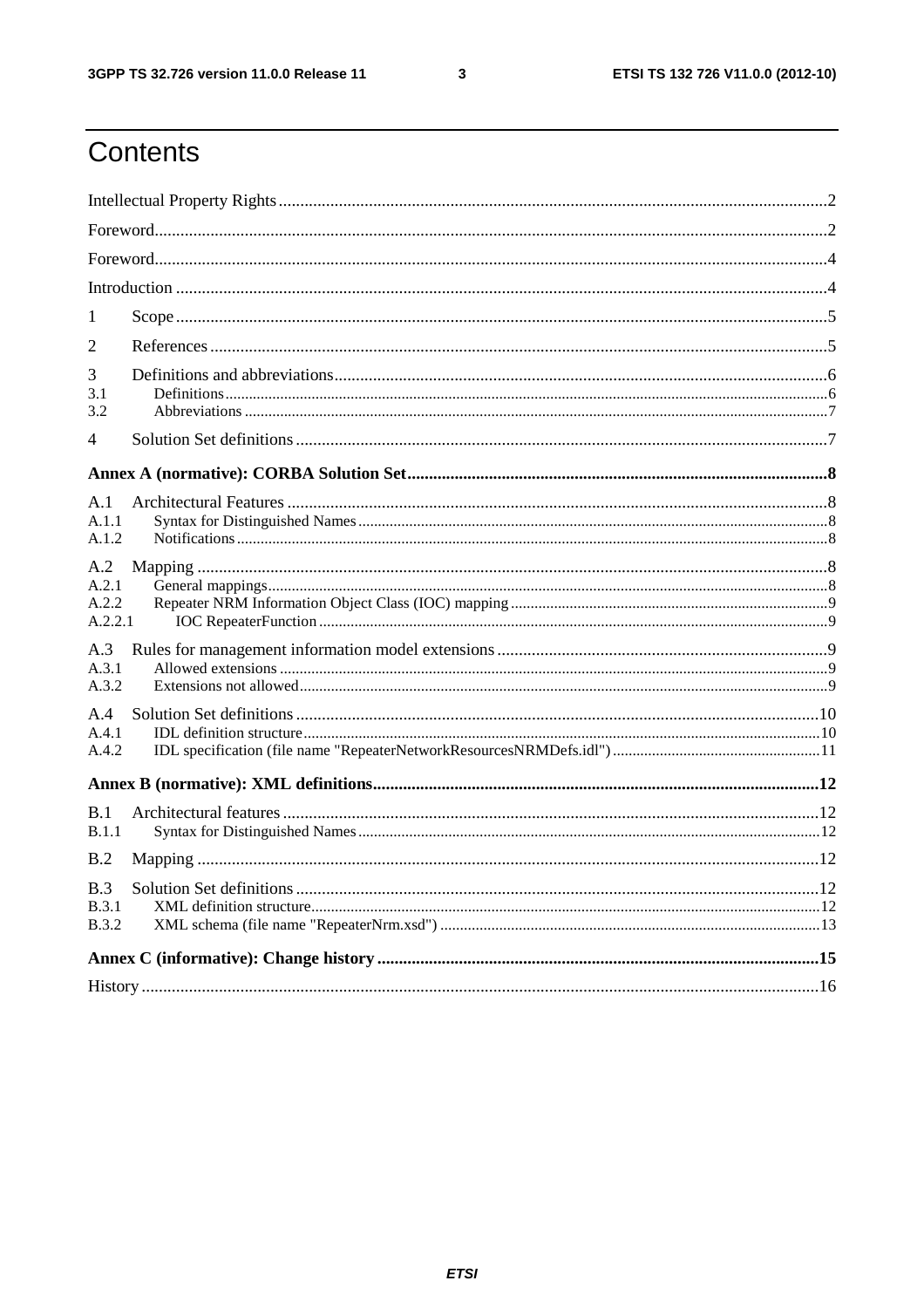#### Foreword

This Technical Specification has been produced by the 3<sup>rd</sup> Generation Partnership Project (3GPP).

The contents of the present document are subject to continuing work within the TSG and may change following formal TSG approval. Should the TSG modify the contents of the present document, it will be re-released by the TSG with an identifying change of release date and an increase in version number as follows:

Version x.y.z

where:

- x the first digit:
	- 1 presented to TSG for information;
	- 2 presented to TSG for approval;
	- 3 or greater indicates TSG approved document under change control.
- y the second digit is incremented for all changes of substance, i.e. technical enhancements, corrections, updates, etc.
- z the third digit is incremented when editorial only changes have been incorporated in the document.

### Introduction

The present document is part of a TS-family covering the 3<sup>rd</sup> Generation Partnership Project; Technical Specification Group Services and System Aspects; Telecommunication management; as identified below:

- 32.721: Configuration Management (CM); Repeater network resources Integration Reference Point (IRP); Requirements
- 32.722: Configuration Management (CM); Repeater network resources Integration Reference Point (IRP); Information Service (IS)

#### **32.726: Configuration Management (CM); Repeater network resources Integration Reference Point (IRP): Solution Set (SS) definitions**

Configuration Management (CM), in general, provides the operator with the ability to assure correct and effective operation of the 3G network as it evolves. CM actions have the objective to control and monitor the actual configuration on the Network Elements (NEs) and Network Resources (NRs), and they may be initiated by the operator or by functions in the Operations Systems (OSs) or NEs.

CM actions may be requested as part of an implementation programme (e.g. additions and deletions), as part of an optimisation programme (e.g. modifications), and to maintain the overall Quality of Service (QoS). The CM actions are initiated either as single actions on single NEs of the 3G network, or as part of a complex procedure involving actions on many resources/objects in one or several NEs.

CM, in general, provides the operator with the ability to assure correct and effective operation of the 3G network as it evolves. CM actions have the objective to control and monitor the actual configuration on the NEs and NRs, and they may be initiated by the operator or by functions in the OSs or NEs.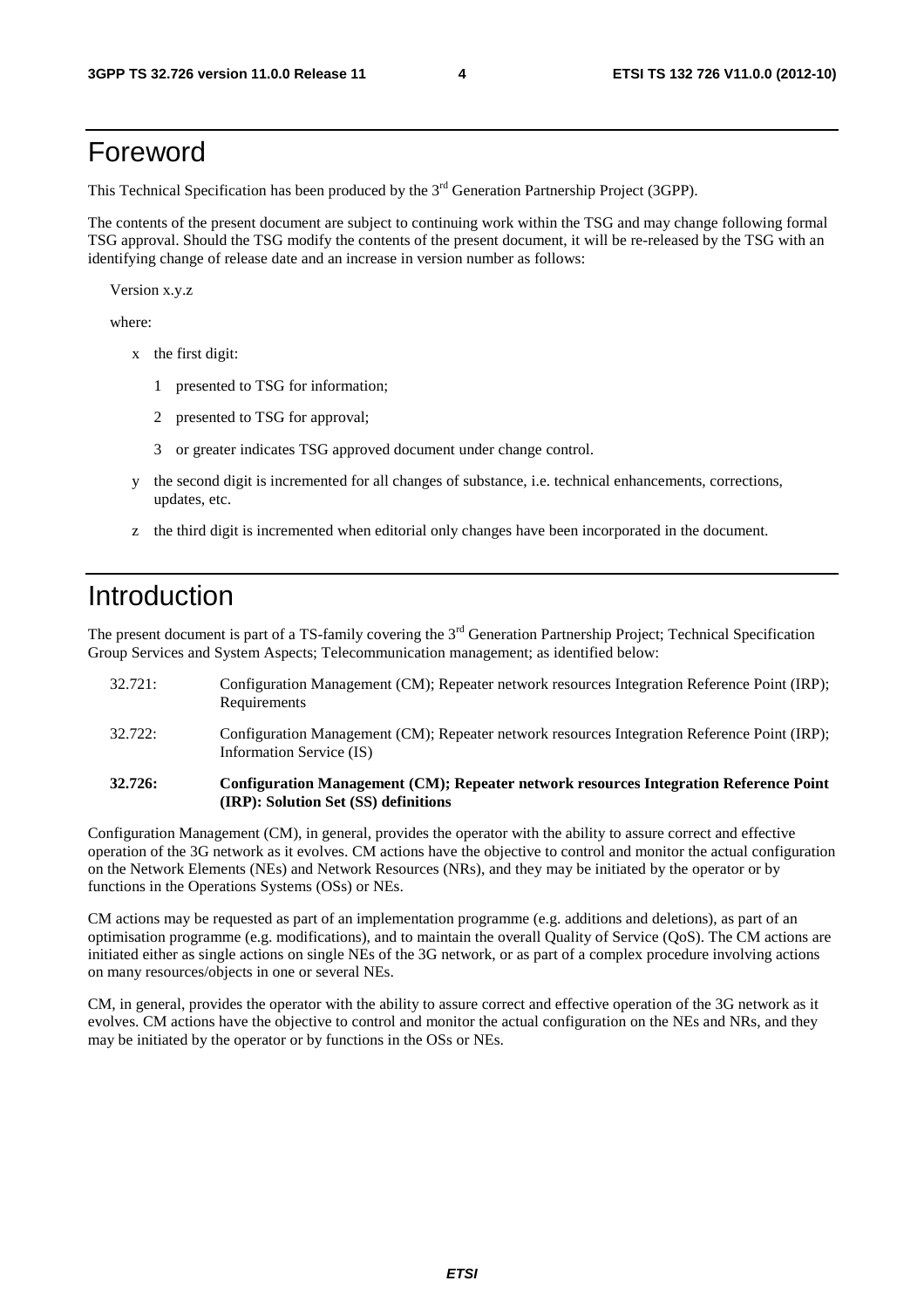#### 1 Scope

The present specifies the Solution Set definitions for the IRP whose semantics are specified in the Repeater Network Resources IRP NRM Information Service (3GPP TS 32.722 [1]).

This Solution Set specification is related to TS 32.722 v11.0.X.

## 2 References

The following documents contain provisions which, through reference in this text, constitute provisions of the present document.

- References are either specific (identified by date of publication, edition number, version number, etc.) or non-specific.
- For a specific reference, subsequent revisions do not apply.
- For a non-specific reference, the latest version applies. In the case of a reference to a 3GPP document (including a GSM document), a non-specific reference implicitly refers to the latest version of that document *in the same Release as the present document*.
- [1] 3GPP TS 32.722: "Telecommunication management; Configuration Management (CM); Repeater Network Resources Model (NRM):Integration Reference Point (IRP): Information Service (IS)".
- [2] 3GPP TS 32.612: "Telecommunication management; Configuration Management (CM); Bulk CM Integration Reference Point (IRP); Information Service (IS)".
- [3] 3GPP TS 32.616: "Telecommunication management; Configuration Management (CM); Bulk CM Integration Reference Point (IRP); Solution Set (SS) definitions
- [4] 3GPP TS 32.101: "Telecommunication management; Principles and high level requirements".
- [5] 3GPP TS 32.102: "Telecommunication management; Architecture".
- [6] 3GPP TS 32.600: "Telecommunication management; Configuration Management (CM); Concept and high-level requirements"..
- [7] 3GPP TS 32.300: "Telecommunication management; Configuration Management (CM); Name convention for Managed Objects".
- [8] OMG Notification Service, Version 1.0.
- [9] OMG CORBA services: Common Object Services Specification, Update: November 22, 1996.
- [10] The Common Object Request Broker: Architecture and Specification (for specification of valid version, see [1]).
- [11] 3GPP TS 32.306: "Telecommunication management; Configuration Management (CM); Notification Integration Reference Point (IRP): Solution Set (SS) definitions ".
- [12] 3GPP TS 32.111-6: "Telecommunication management; Fault Management; Part 3: Alarm Integration Reference Point (IRP): Solution Set (SS) definitions ".
- [13] W3C REC-xml-20001006: "Extensible Markup Language (XML) 1.0 (Second Edition)".
- [14] W3C REC-xmlschema-0-20010502: "XML Schema Part 0: Primer".
- [15] W3C REC-xmlschema-1-20010502: "XML Schema Part 1: Structures".
- [16] W3C REC-xmlschema-2-20010502: "XML Schema Part 2: Datatypes".
- [17] W3C REC-xml-names-19990114: "Namespaces in XML".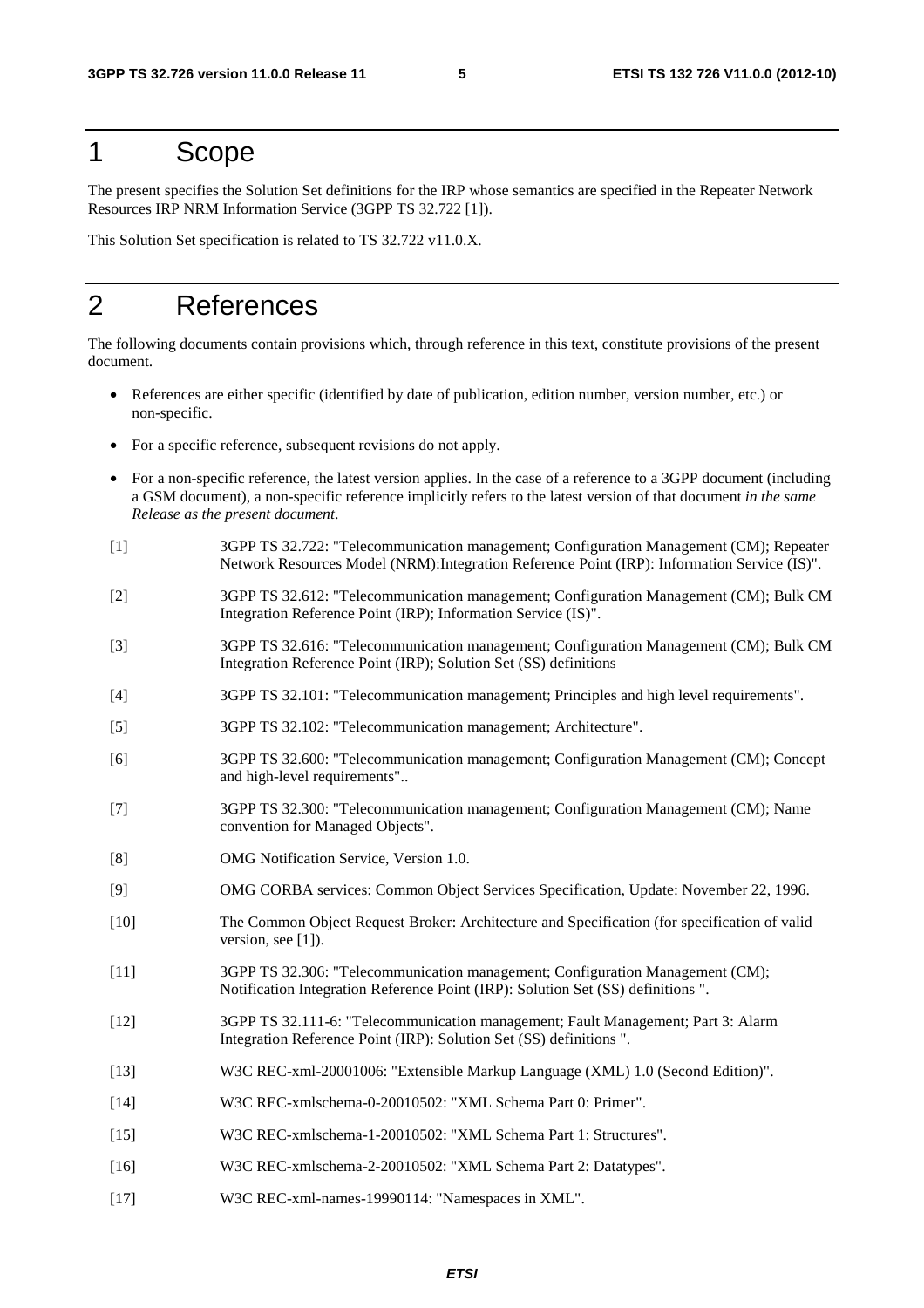#### 3 Definitions and abbreviations

#### 3.1 Definitions

For terms and definitions please refer to 3GPP TS 32.101 [4], 3GPP TS 32.102 [5], 3GPP TS 32.600 [6] and 3GPP TS 32.722 [1] the following terms and definitions apply:

**XML file:** file containing an XML document

**XML document:** composed of the succession of an optional XML declaration followed by a root XML element

NOTE: See [13]; in the scope of the present document.

**XML declaration:** it specifies the version of XML being used

NOTE: See [13].

**XML element:** has a type, is identified by a name, may have a set of XML attribute specifications and is either composed of the succession of an XML start-tag followed by the XML content of the XML element followed by an XML end-tag, or composed simply of an XML empty-element tag; each XML element may contain other XML elements

NOTE: See [13].

**empty XML element:** having an empty XML content; an empty XML element still possibly has a set of XML attribute specifications; an empty XML element is either composed of the succession of an XML start-tag directly followed by an XML end-tag, or composed simply of an XML empty-element tag

NOTE: See [13].

**XML content (of an XML element):** empty if the XML element is simply composed of an XML empty-element tag; otherwise the part, possibly empty, of the XML element between its XML start-tag and its XML end-tag

**XML start-tag:** the beginning of a non-empty XML element is marked by an XML start-tag containing the name and the set of XML attribute specifications of the XML element

NOTE: See [13].

**XML end-tag:** the end of a non-empty XML element is marked by an XML end-tag containing the name of the XML element

NOTE: See [13].

**XML empty-element tag:** composed simply of an empty-element tag containing the name and the set of XML attribute specifications of the XML element

NOTE: See [13].

**XML attribute specification:** has a name and a value

NOTE: See [13].

**DTD:** defines structure and content constraints to be respected by an XML document to be valid with regard to this **DTD** 

NOTE: See [13].

**XML schema:** more powerful than a DTD, an XML schema defines structure and content constraints to be respected by an XML document to conform with this XML schema; through the use of XML namespaces several XML schemas can be used together by a single XML document; an XML schema is itself also an XML document that shall conform with the XML schema for XML schemas

NOTE: See [14], [15] and [16].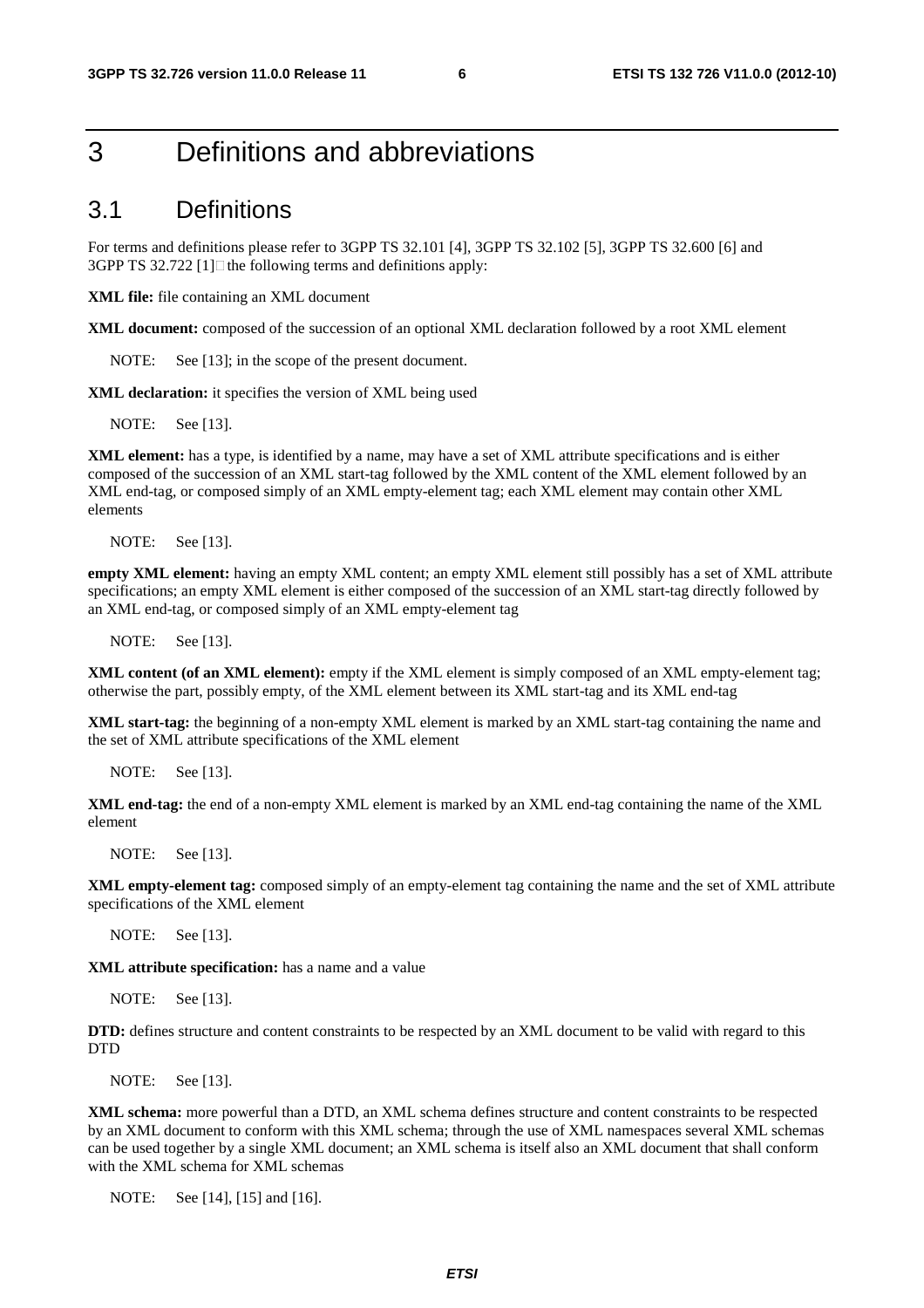**XML namespace:** enables qualifying element and attribute names used in XML documents by associating them with namespaces identified by different XML schemas

NOTE: See [17], in the scope of the present document.

**XML complex type:** defined in an XML schema; cannot be directly used in an XML document; can be the concrete type or the derivation base type for an XML element type or for another XML complex type; ultimately defines constraints for an XML element on its XML attribute specifications and/or its XML content

NOTE: See [14], [15] and [16].

**XML element type:** declared by an XML schema; can be directly used in an XML document; as the concrete type of an XML element, directly or indirectly defines constraints on its XML attribute specifications and/or its XML content; can also be the concrete type or the derivation base type for another XML element type

NOTE: See [14], [15] and [16].

#### 3.2 Abbreviations

For the purposes of the present document, the following abbreviations apply:

| CМ           | <b>Configuration Management</b>            |
|--------------|--------------------------------------------|
| <b>CORBA</b> | Common Object Request Broker Architecture  |
| DN           | Distinguished Name                         |
| <b>DTD</b>   | Document Type Definition                   |
| <b>EDGE</b>  | Enhanced Data for GSM Evolution            |
| <b>GERAN</b> | <b>GSM/EDGE Radio Access Network</b>       |
| GSM          | Global System for Mobile communication     |
| <b>IS</b>    | <b>Information Service</b>                 |
| <b>IDL</b>   | Interface Definition Language (OMG)        |
| <b>TOC</b>   | <b>Information Object Class</b>            |
| <b>IRP</b>   | <b>Integration Reference Point</b>         |
| <b>MO</b>    | <b>Managed Object</b>                      |
| <b>MOC</b>   | <b>Managed Object Class</b>                |
| <b>NRM</b>   | <b>Network Resource Model</b>              |
| OMG          | <b>Object Management Group</b>             |
| SS           | <b>Solution Set</b>                        |
| <b>UMTS</b>  | Universal Mobile Telecommunications System |
| <b>UTRAN</b> | Universal Terrestrial Radio Access Network |
| <b>XML</b>   | eXtensible Markup Language                 |
|              |                                            |

### 4 Solution Set definitions

This specification defines the following 3GPP Repeater NRM IRP Solution Set definitions:

- 3GPP Repeater NRM IRP CORBA SS (Annex A)
- 3GPP Repeater NRM IRP XML definitions (Annex B)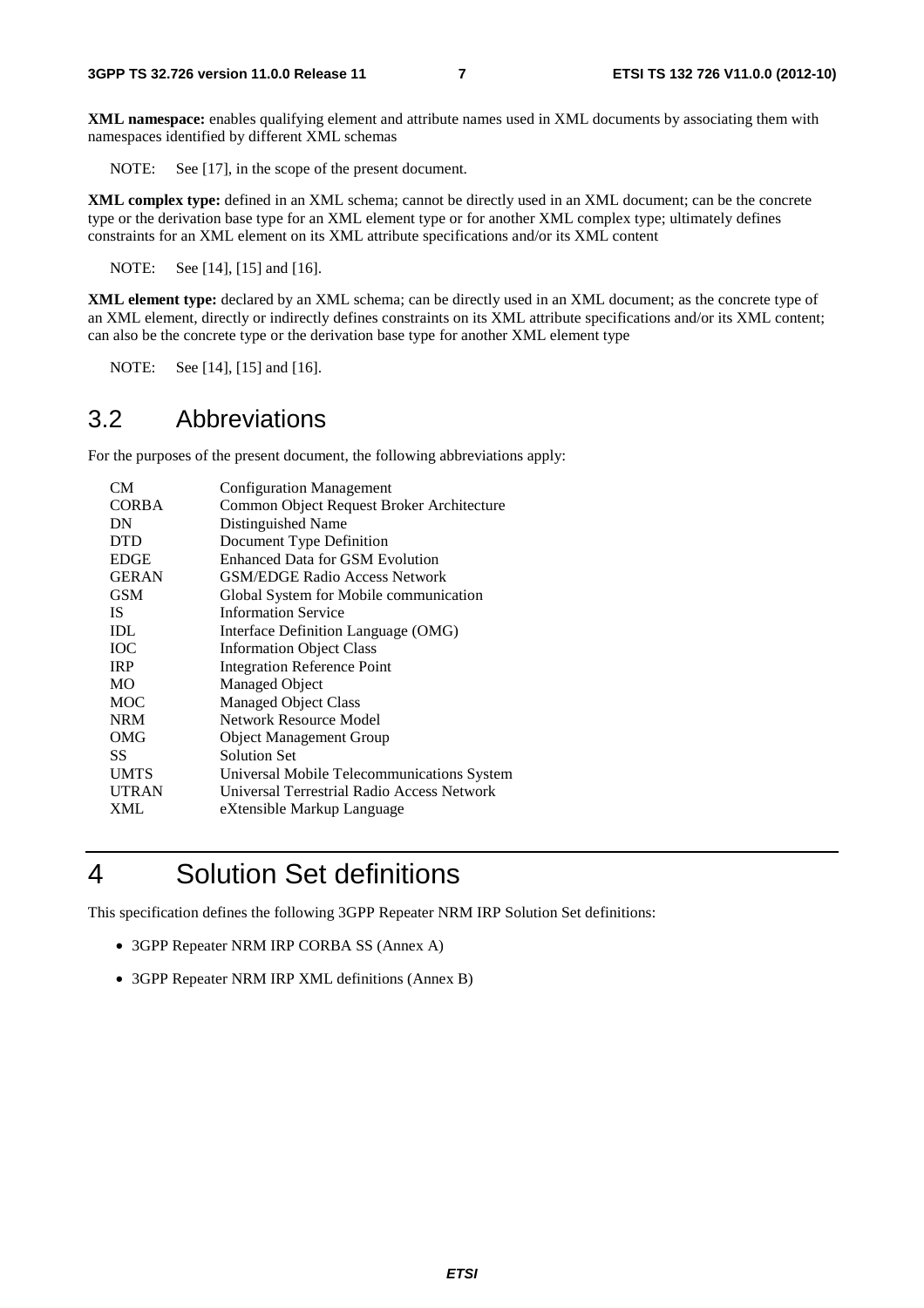# Annex A (normative): CORBA Solution Set

This annex contains the CORBA Solution Set for the IRP whose semantics is specified in Repeater NRM IRP: Information Service (TS 32.722 [1]).

## A.1 Architectural Features

The overall architectural feature of Repeater Network Resources IRP is specified in 3GPP TS 32.722 [1]. This clause specifies features that are specific to the CORBA SS.

#### A.1.1 Syntax for Distinguished Names

The syntax of a Distinguished Name is defined in 3GPP TS 32.300 [7].

#### A.1.2 Notifications

Notifications are sent according to the Notification IRP: CORBA SS (see 3GPP TS 32.306 [11]).

# A.2 Mapping

#### A.2.1 General mappings

Attributes modelling associations as defined in the NRM (here also called 'reference attributes') are in this SS mapped to attributes. The names of the reference attributes in the NRM are mapped to the corresponding attribute names in the MOC. When the cardinality for an association is 0..1 or 1..1 the datatype for the reference attribute is defined as a MOReference. The value of an MO reference contains the distinguished name of the associated MO. When the cardinality for an association allows more than one referred MO, the reference attribute will be of type MOReferenceSet, which contains a sequence of MO references.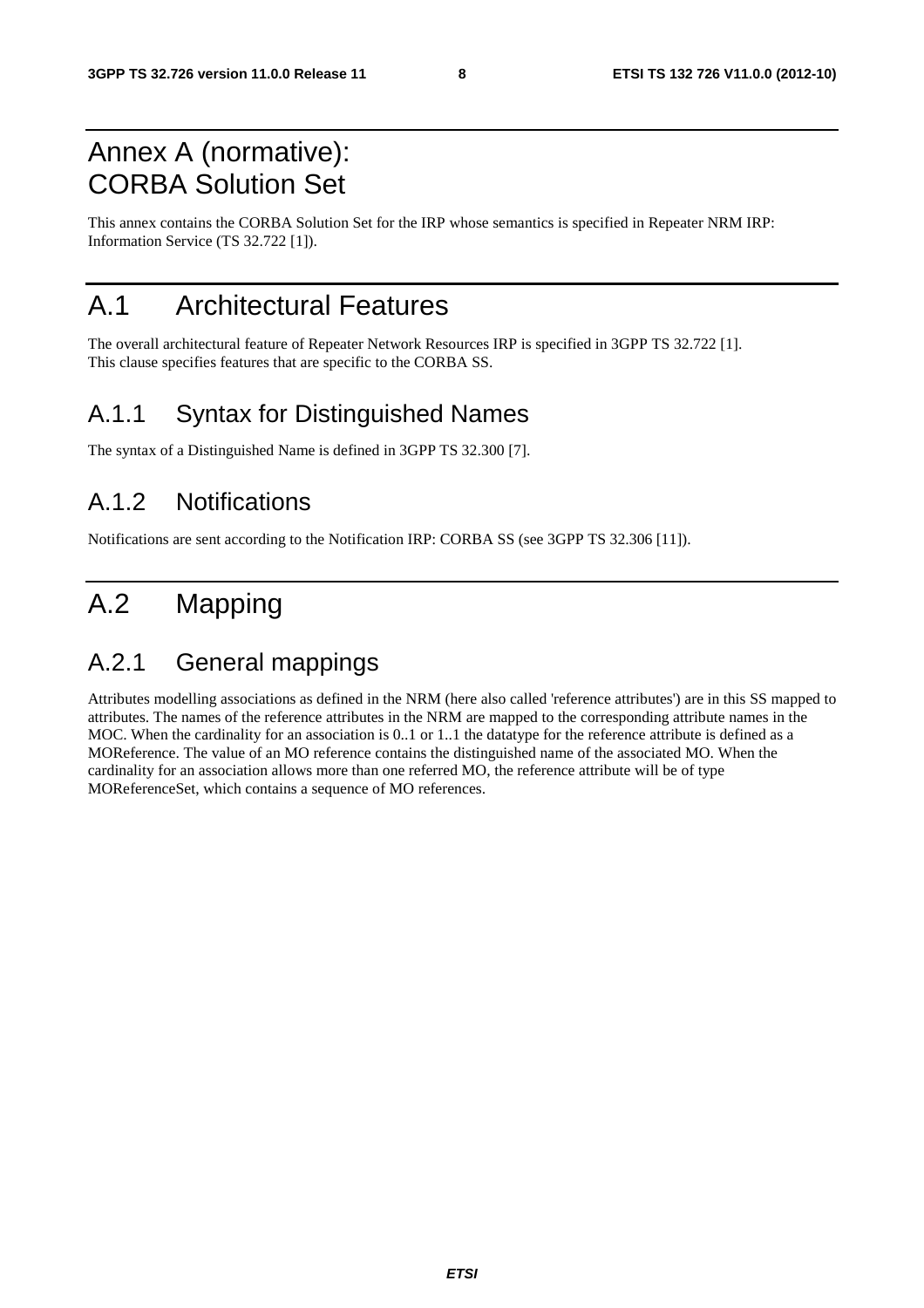# A.2.2 Repeater NRM Information Object Class (IOC) mapping

#### A.2.2.1 IOC RepeaterFunction

#### **Mapping from NRM IOC RepeaterFunction attributes to SS equivalent MOC RepeaterFunction attributes**

| <b>NRM Attributes of IOC</b><br><b>RepeaterFunction in</b><br>3GPP TS 32.722 [1] | <b>SS Attributes</b>                  | <b>SS Type</b>                                                            | <b>Support</b><br>Qualifier | Read | Write |
|----------------------------------------------------------------------------------|---------------------------------------|---------------------------------------------------------------------------|-----------------------------|------|-------|
| repeaterFunctionId                                                               | repeaterFunctionId                    | strina                                                                    | М                           | М    |       |
| userLabel                                                                        | userLabel                             | string                                                                    | м                           | м    | м     |
| priority                                                                         | priority                              | long                                                                      | м                           | М    | M     |
| latitude                                                                         | latitude                              | float                                                                     | м                           | М    | O     |
| Longitude                                                                        | longitude                             | float                                                                     | М                           | М    | O     |
| ctrlConnMode                                                                     | ctrlConnMode                          | ctrlConnMode                                                              | М                           | М    | M     |
| environmentInfo                                                                  | environmentInfo                       | string                                                                    | м                           | м    |       |
| powerSwitch                                                                      | powerSwitch                           | powerSwitch                                                               | м                           | М    | М     |
| ulAttenuation                                                                    | ulAttenuation                         | long                                                                      | м                           | М    | М     |
| dlAttenuation                                                                    | dlAttenuation                         | long                                                                      | М                           | М    | M     |
| firmwareVer                                                                      | firmwareVer                           | string                                                                    | М                           | М    |       |
| repeaterType                                                                     | repeaterType                          | repeaterType                                                              | M                           | М    |       |
| repeaterFunction-<br>ExternalUtranCell                                           | repeaterFunctionExt<br>ernalUtranCell | GenericNetworkR<br>esourcesIRPSyste<br>m::AttributeTypes:<br>:MOReference | м                           | М    |       |

# A.3 Rules for management information model extensions

This clause discusses how the models and IDL definitions provided the present document can be extended for a particular implementation and still remains compliant with 3GPP SA5's specifications.

### A.3.1 Allowed extensions

Vendor-specific IOCs may be supported. The vendor-specific IOCs may support new types of attributes. The 3GPP SA5-specified notifications may be issued referring to the vendor-specific IOCs and vendor-specific attributes. New IOCs shall be distinguishable from 3GPP SA5 IOCs by name. 3GPP SA5-specified and vendor-specific attributes may be used in vendor-specific IOCs. Vendor-specific attribute names shall be distinguishable from existing attribute names.

NRM IOCs may be subclassed. Subclassed IOCs shall maintain the specified behaviour of the 3GPP SA5's superior classes. They may add vendor-specific behaviour with vendor-specific attributes. When subclassing, naming attributes cannot be changed. The subclassed IOC shall support all attributes of its superior class. Vendor-specific attributes cannot be added to 3GPP SA5 NRM IOCs without subclassing.

When subclassing, the 3GPP SA5-specified containment rules and their specified cardinality shall still be followed. As an example, ManagementNode (or its subclasses) shall be contained under SubNetwork (or its subclasses).

Managed Object Instances may be instantiated as CORBA objects. This requires that the IOCs be represented in IDL. 3GPP SA5's NRM IOCs are not currently specified in IDL, but may be specified in IDL for instantiation or subclassing purposes. However, management information models should not require that IRPManagers access the instantiated managed objects other than through supported methods in the present document.

Extension rules related to notifications (Notification categories, Event Types, Extended Event Types etc.) are for further study.

### A.3.2 Extensions not allowed

The IDL specifications in the present document cannot be edited or altered. Any additional IDL specifications shall be specified in separate IDL files.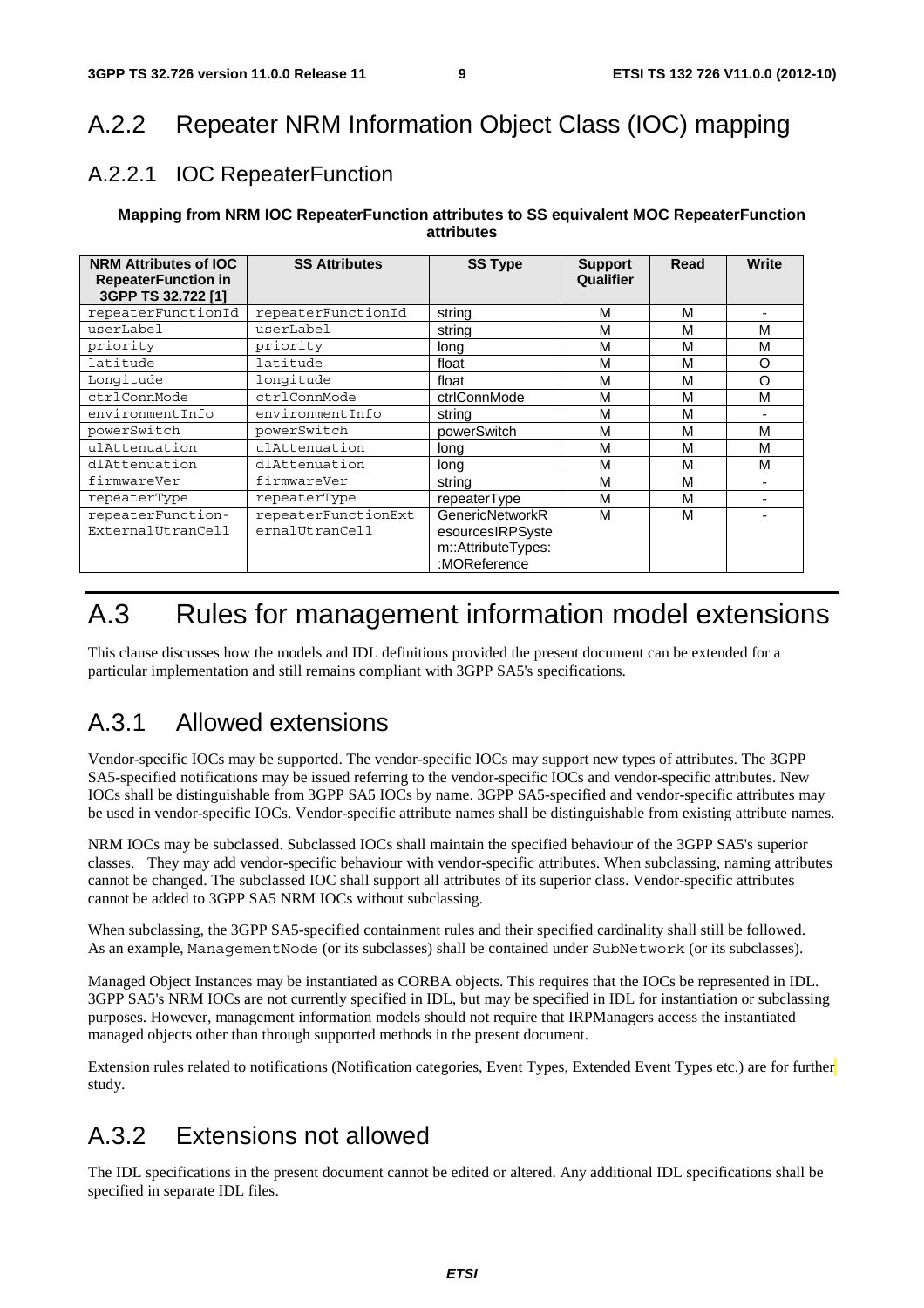IDL interfaces (note: not IOCs) specified in the present document may not be subclassed or extended. New interfaces may be defined with vendor-specific methods.

# A.4 Solution Set definitions

#### A.4.1 IDL definition structure

Clause A.4.2 defines the MO classes for the Repeater NRM IRP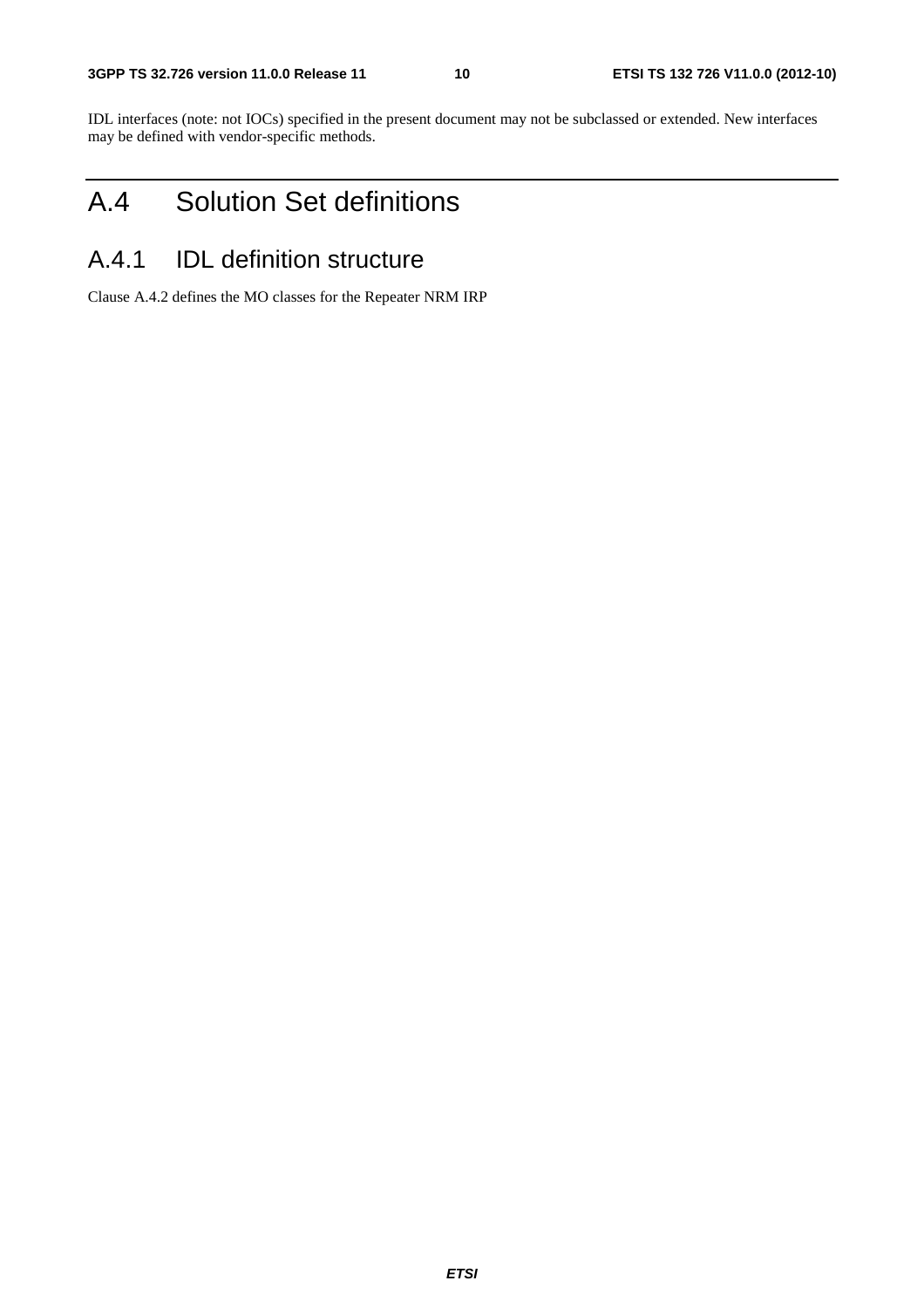#### A.4.2 IDL specification (file name "RepeaterNetworkResourcesNRMDefs.idl")

```
//File:RepeaterNetworkResourcesNRMDefs.idl 
#ifndef _REPEATERNETWORKRESOURCESNRMDEFS_IDL_ 
#define REPEATERNETWORKRESOURCESNRMDEFS IDL
#include "GenericNetworkResourcesNRMDefs.idl" 
#pragma prefix "3gppsa5.org" 
/** 
 * This module defines constants for each MO class name and 
 * the attribute names for each defined MO class. 
 */ 
module RepeaterNetworkResourcesNRMDefs 
{ 
 /** 
        * Definitions for MO class RepeaterFunction 
       */ 
       interface RepeaterFunction : GenericNetworkResourcesNRMDefs::ManagedFunction 
\{ const string CLASS = "RepeaterFunction"; 
         // Attribute Names 
         // 
         const string repeaterFunctionId = "repeaterFunctionId"; 
        const string priority = "priority";
const string latitude = "latitude";
 const string longitude = "longitude"; 
 const string ctrlConnMode = "ctrlConnMode"; 
        const string environmentInfo = "environmentInfo";
const string powerSwitch = "powerSwitch";
 const string dLAttenuation = "dLAttenuation"; 
 const string uLAttenuation = "uLAttenuation"; 
const string firmwareVer = "firmwareVer";
const string repeaterType  = "repeaterType";
         const string repeaterFunctionExternalUtranCell = "repeaterFunctionExternalUtranCell"; 
     }; 
       enum ctrlConnMode 
       { 
         GSM_SMS, 
         WCDMA_SMS, 
         CIRCLE_SWITCH_DATA_CSD, 
          PACKAGE_SWITCH_DATA_IP,
           SERIAL PORT
       }; 
       enum powerSwitch {ON,OFF}; 
      enum repeaterType 
\left\{\begin{array}{ccc} \end{array}\right\}WIDE_BAND_REPT_FUNCTION,
      FREQSEL REPTFUNCTION,
      FIBER REPT FUNCTION,
       INDOOR_REPT_FUNCTION, 
       FREQ_SHIFT_REPT_FUNCTION 
     }; 
  };
```
#endif //\_REPEATERNETWORKRESOURCESNRMDEFS\_IDL\_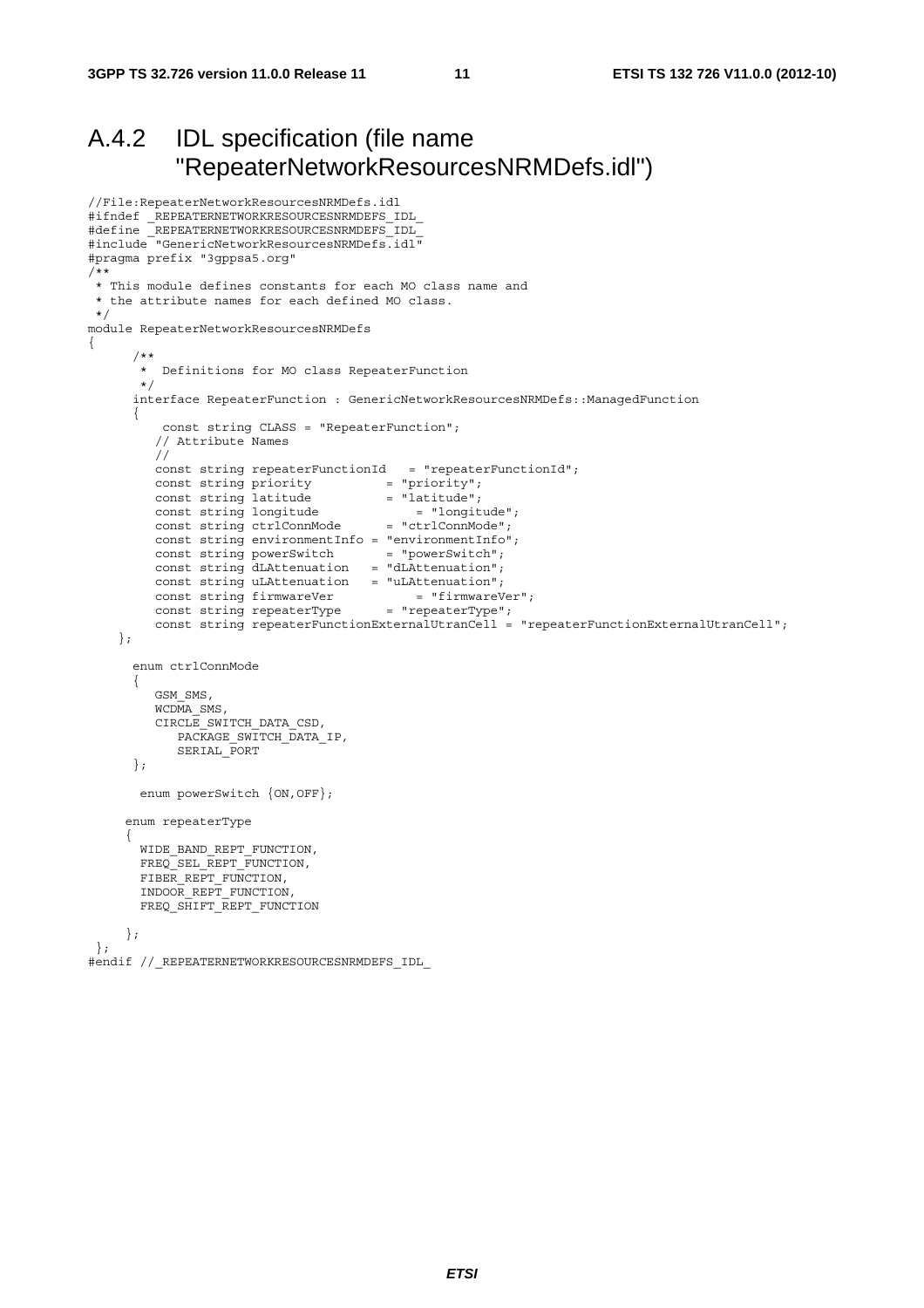# Annex B (normative): XML definitions

This annex provides the NRM-specific part related to the Repeater NRM IRP [1] of the XML file format definition for the Bulk Configuration Management IRP IS [2].

The main part of this XML file format definition is provided by 3GPP TS 32.616 [3].

Bulk CM XML file formats are based on XML [13], XML Schema [14] [15] [16] and XML Namespace [17] standards.

# B.1 Architectural features

The overall architectural feature of IMS NRM IRP is specified in 3GPP TS 32.722 [1].

This clause specifies features that are specific to the XML Schema definitions.

### B.1.1 Syntax for Distinguished Names

The syntax of a Distinguished Name is defined in 3GPP TS 32.300 [7].

# B.2 Mapping

Not present in the current version of this specification.

# B.3 Solution Set definitions

### B.3.1 XML definition structure

The overall description of the file format of configuration data XML files is provided by 3GPP TS 32.616 [3].

Annex B.3.2 of the present document defines the NRM-specific XML schema RepeaterNrm.xsd for the Repeater Network Resources IRP NRM defined in 3GPP TS 32.722 [1].

XML schema RepeaterNrm.xsd explicitly declares NRM-specific XML element types for the related NRM.

The definition of those NRM-specific XML element types complies with the generic mapping rules defined in 3GPP TS 32.616 [3].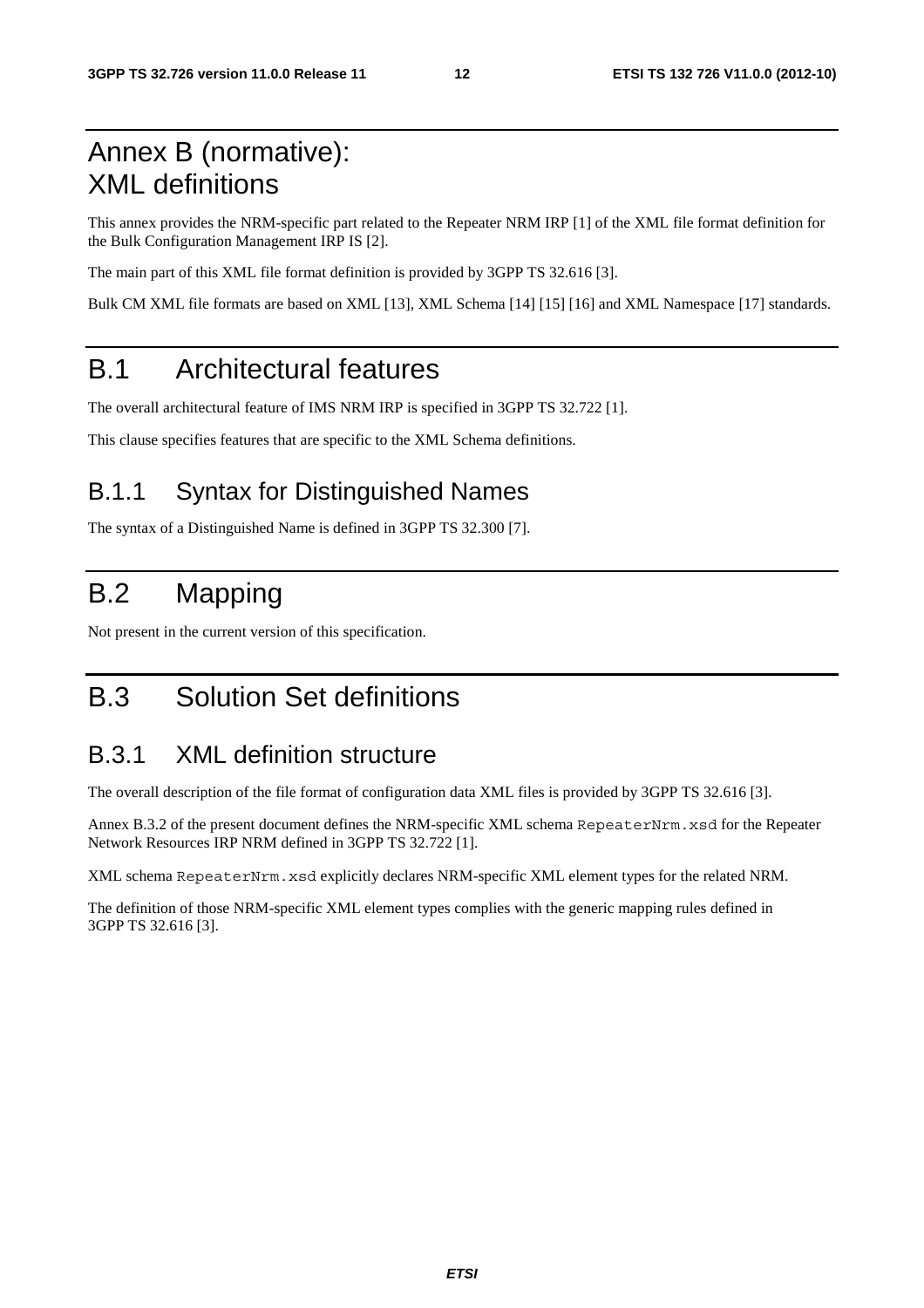<?xml version="1.0" encoding="UTF-8"?>

### B.3.2 XML schema (file name "RepeaterNrm.xsd")

```
>1- 3GPP TS 32.726 Repeater Network Resources IRP 
  Bulk CM Configuration data file NRM-specific XML schema 
  repeaterNrm.xsd 
--> 
<schema 
   targetNamespace= 
"http://www.3gpp.org/ftp/specs/archive/32_series/32.726#repeaterNrm" 
  elementFormDefault="qualified" 
  xmlns="http://www.w3.org/2001/XMLSchema" 
   xmlns:xn= 
"http://www.3gpp.org/ftp/specs/archive/32_series/32.626#genericNrm" 
  xmlns:rn= 
"http://www.3gpp.org/ftp/specs/archive/32_series/32.726#repeaterNrm" 
> 
   <import 
    namespace= 
"http://www.3gpp.org/ftp/specs/archive/32_series/32.626#genericNrm" 
 / <!-- Repeater Network Resources IRP NRM attribute related XML types --> 
   <simpleType name="priority"> 
    <restriction base="integer"> 
      <minInclusive value="0"/> 
       <maxInclusive value="268435455"/> 
     </restriction> 
   </simpleType> 
   <simpleType name="dLAttenuation"> 
     <restriction base="integer"> 
       <minInclusive value="0"/> 
       <maxInclusive value="268435455"/> 
     </restriction> 
   </simpleType> 
   <simpleType name="uLAttenuation"> 
     <restriction base="integer"> 
       <minInclusive value="0"/> 
       <maxInclusive value="268435455"/> 
     </restriction> 
   </simpleType> 
   <simpleType name="latitude"> 
     <restriction base="decimal"> 
      <fractionDigits value="4"/> 
       <minInclusive value="-90.0000"/> 
       <maxInclusive value="90.0000"/> 
     </restriction> 
   </simpleType> 
   <simpleType name="longitude"> 
     <restriction base="decimal"> 
      <fractionDigits value="4"/> 
       <minInclusive value="-90.0000"/> 
       <maxInclusive value="90.0000"/> 
     </restriction> 
   </simpleType> 
   <simpleType name="ctrlConnMode"> 
     <restriction base="string"> 
       <enumeration value="GSM_SMS"/> 
       <enumeration value="WCDMA_SMS"/> 
       <enumeration value="CIRCLE_SWITCH_DATA_CSD"/> 
       <enumeration value="PACKAGE_SWITCH_DAT_IP"/> 
       <enumeration value="SERIAL_PORT"/> 
     </restriction> 
   </simpleType>
```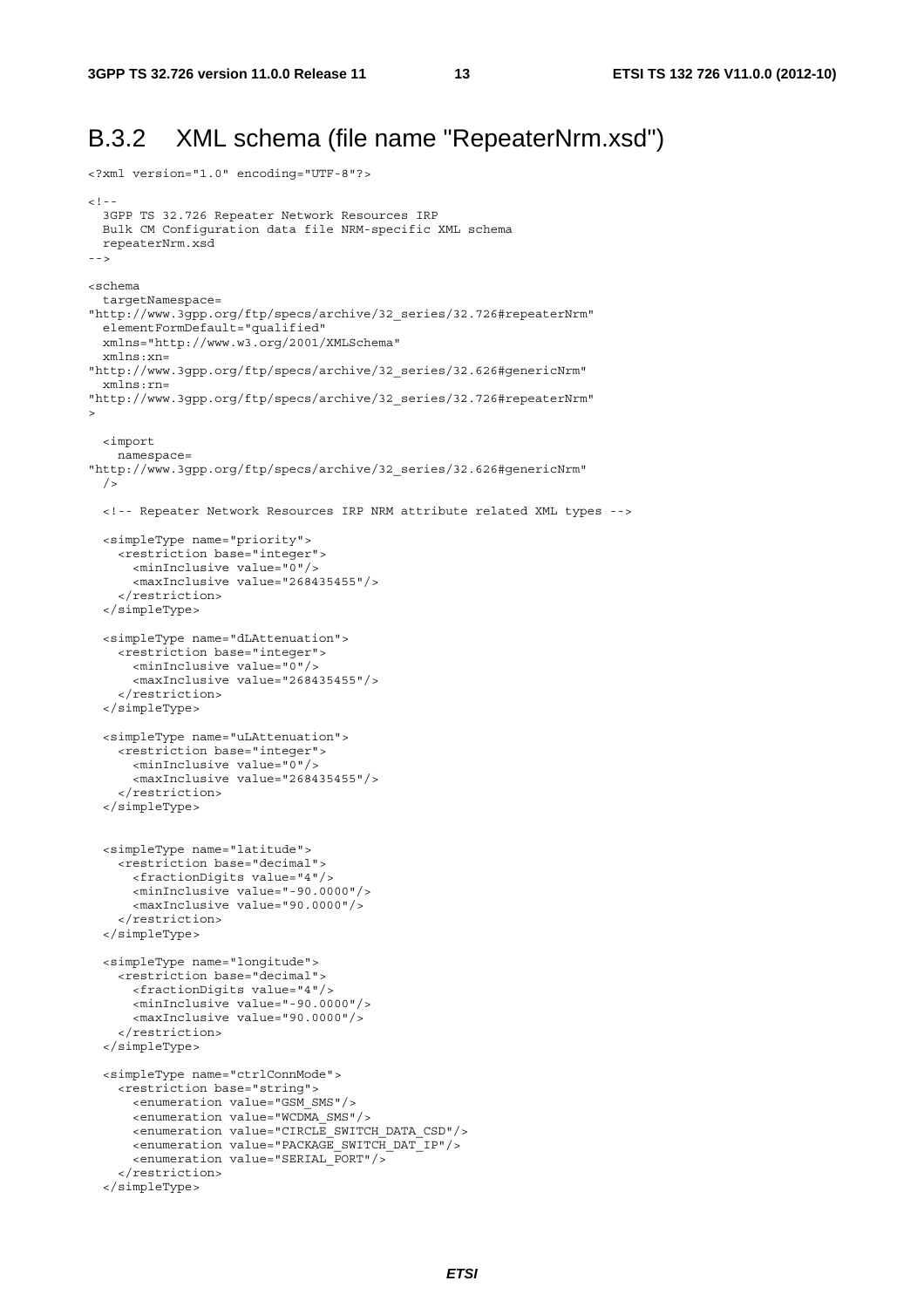```
 <simpleType name="powerSwitch"> 
    <restriction base="string"> 
      <enumeration value="ON"/> 
      <enumeration value="OFF"/> 
    </restriction> 
  </simpleType> 
  <simpleType name="repeaterType"> 
    <restriction base="string"> 
      <enumeration value="WideBandReptFunction"/> 
      <enumeration value="FreqSelReptFunction"/> 
      <enumeration value="FiberReptFunction"/> 
      <enumeration value="IndoorReptFunction"/> 
      <enumeration value="FreqShiftReptFunction"/> 
    </restriction> 
  </simpleType> 
 <!-- Repeater Network Resources IRP NRM class associated XML elements --> 
 <element 
   name="RepeaterFunction " 
   substitutionGroup="xn:ManagedElementOptionallyContainedNrmClass" 
\rightarrow <complexType> 
      <complexContent> 
        <extension base="xn:NrmClass"> 
          <sequence> 
            <element name="attributes" minOccurs="0"> 
               <complexType> 
                \alpha<sup>11></sup>
                   <element name="userLabel" type="string"/> 
                   <element name="priority" type="rn:priority"/> 
                   <element name="latitude" type="rn:latitude"/> 
                   <element name="longitude" type="rn:longitude"/> 
                   <element name="ctrlConnMode" type="rn:ctrlConnMode"/> 
                   <element name="environmentInfo" type="string"/> 
                   <element name="powerSwitch" type="rn:powerSwitch"/> 
                   <element name="dLAttenuation" type="rn:dLAttenuation"/> 
                   <element name="uLattenuation" type="rn:uLAttenuation"/> 
                   <element name="firmwareVer" type="string"/> 
                   <element name="repeaterType" type="rn:repeaterType"/> 
                   <element name="repeaterFunctionExternalUtranCell" type="xn:dn"/> 
                 </all> 
               </complexType> 
             </element> 
             <choice minOccurs="0" maxOccurs="unbounded"> 
               <element ref="xn:VsDataContainer"/> 
            </choice> 
          </sequence> 
        </extension> 
      </complexContent> 
    </complexType> 
\epsilon/element>
 </schema>
```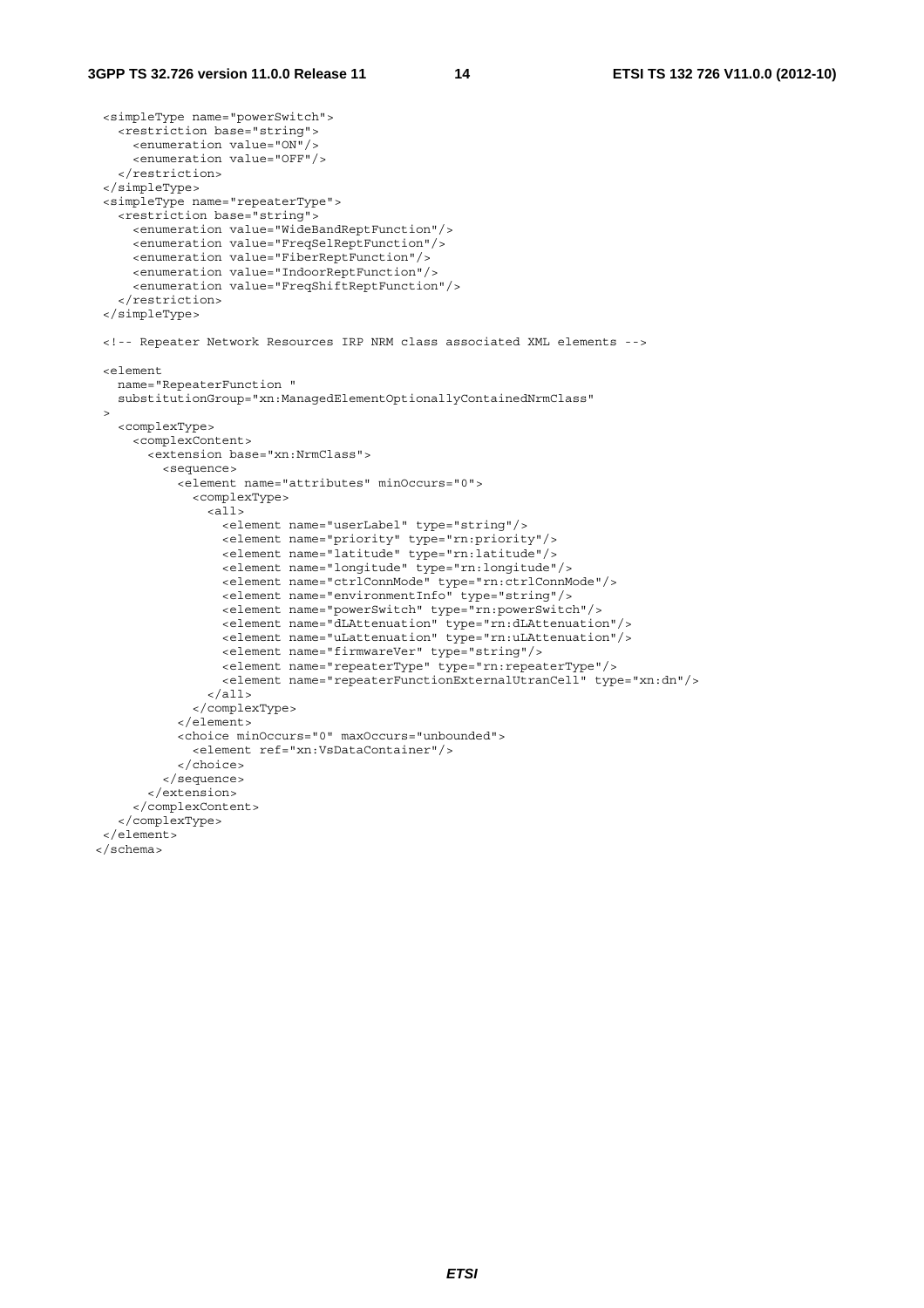# Annex C (informative): Change history

| <b>Change history</b> |              |                     |       |                |                                                                                                 |            |               |
|-----------------------|--------------|---------------------|-------|----------------|-------------------------------------------------------------------------------------------------|------------|---------------|
| <b>Date</b>           | TSG#         | <b>TSG Doc. ICR</b> |       | $\mathsf{Rev}$ | Subject/Comment                                                                                 | <b>Old</b> | <b>New</b>    |
| 2010-09               | SA#49        | SP-100504           |       | $\sim$         | Presentation to SA for Information and Approval                                                 | $- - -$    | 1.0.0         |
| 2010-10               | $-$          | $- -$               | $- -$ | $- -$          | <b>Publication</b>                                                                              | 1.0.0      | 10.0.0        |
| 2010-12               | SA#50        | SP-100759 001       |       |                | Correcting XML schema of Repeater network resources IRP - Align 10.0.0 10.1.0<br>with 32.722 IS |            |               |
| 2012-09               | <b>SA#57</b> |                     |       |                | Automatic upgrade from previous Release version 10.1.0                                          |            | 10.1.0 11.0.0 |